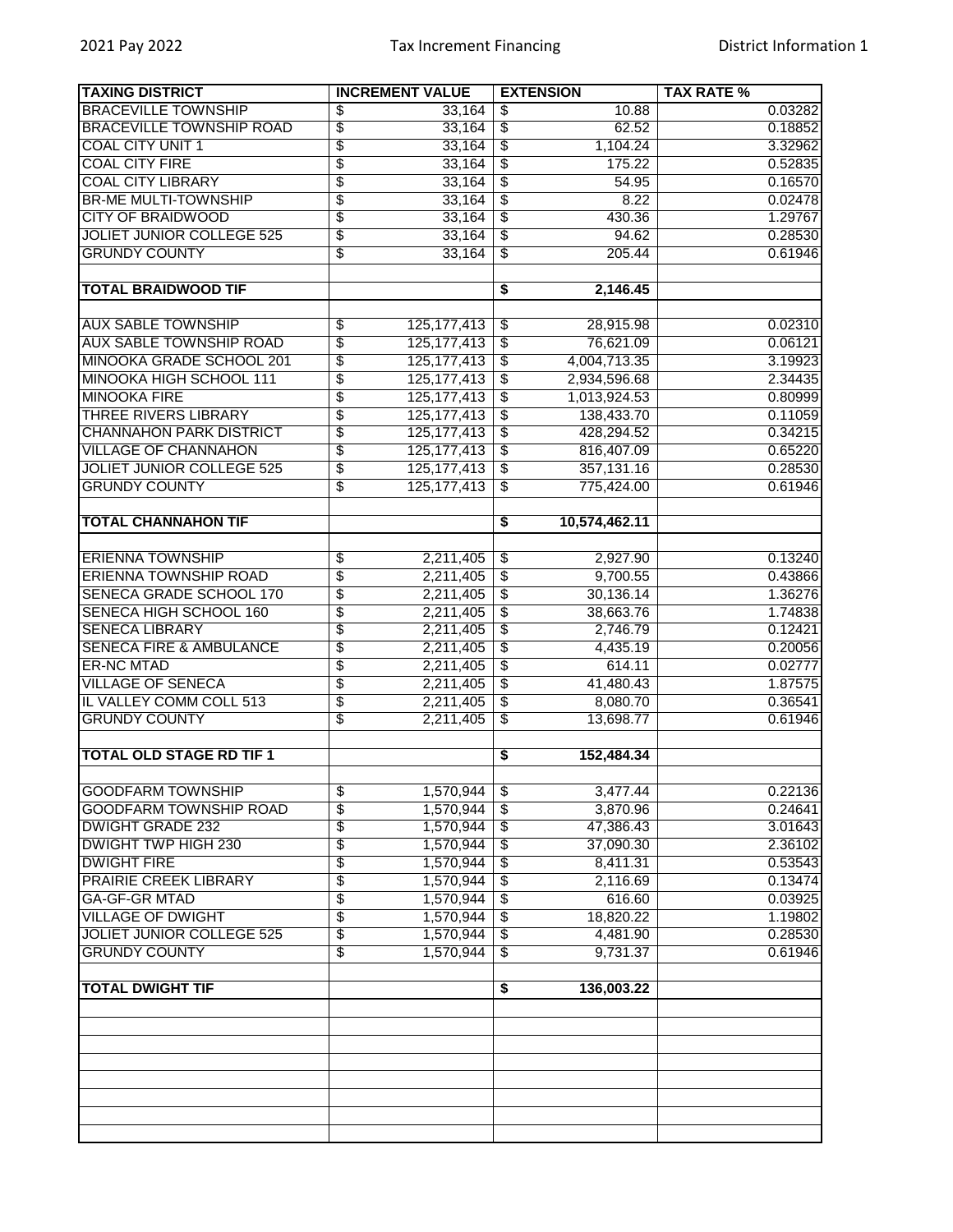| <b>TAXING DISTRICT</b>             | <b>INCREMENT VALUE</b>        | <b>EXTENSION</b>                           | <b>TAX RATE %</b> |
|------------------------------------|-------------------------------|--------------------------------------------|-------------------|
| <b>ERIENNA TOWNSHIP</b>            | \$<br>10,751,248              | 14,234.65<br>\$                            | 0.13240           |
| <b>ERIENNA TOWNSHIP ROAD</b>       | \$<br>10,751,248              | $\overline{\$}$<br>47,161.42               | 0.43866           |
| <b>MORRIS TOWNSHIP</b>             | \$<br>23,054,433              | $\overline{\$}$<br>10,662.68               | 0.04625           |
| <b>SARATOGA TOWNSHIP</b>           | \$<br>37,710,276              | $\overline{\$}$<br>17,678.58               | 0.04688           |
| <b>SARATOGA TOWNSHIP ROAD</b>      | \$<br>37,710,276              | $\overline{\$}$<br>47,952.39               | 0.12716           |
| <b>MORRIS GRADE SCHOOL 54</b>      | $\overline{\$}$<br>35,240,087 | $\overline{\$}$<br>1,265,933.17            | 3.59231           |
| SARATOGA GRADE SCHOOL 60C          | \$<br>36,275,870              | $\overline{\$}$<br>1,050,186.44            | 2.89500           |
| <b>MORRIS HIGH SCHOOL 101</b>      | \$<br>71,515,957              | $\overline{\$}$<br>1,408,292.23            | 1.96920           |
| <b>MORRIS FIRE &amp; AMBULANCE</b> | \$<br>71,515,957              | $\overline{\$}$<br>436,654.98              | 0.61057           |
| <b>MORRIS AREA LIBRARY</b>         | \$<br>71,515,957              | $\overline{\mathcal{E}}$<br>111,793.74     | 0.15632           |
| <b>ER-NC MTAD</b>                  | \$<br>10,751,248              | $\overline{\mathcal{E}}$<br>2,985.62       | 0.02777           |
| <b>CITY OF MORRIS</b>              | \$<br>71,515,957              | $\overline{\$}$<br>469,759.72              | 0.65686           |
| <b>JOLIET JUNIOR COLLEGE 525</b>   | \$<br>71,515,957              | $\overline{\$}$<br>204,035.03              | 0.28530           |
| <b>GRUNDY COUNTY</b>               | \$<br>71,515,957              | $\overline{\$}$<br>443,012.75              | 0.61946           |
|                                    |                               |                                            |                   |
| <b>TOTAL MORRIS TIF</b>            |                               | 5,530,343.38<br>\$                         |                   |
|                                    |                               |                                            |                   |
| <b>GARFIELD TOWNSHIP</b>           | \$<br>14,542,130              | 35,967.05<br>\$                            | 0.24733           |
| <b>GARFIELD TOWNSHIP ROAD</b>      | \$<br>14,542,130              | $\overline{\$}$<br>34,789.14               | 0.23923           |
| <b>GREENFIELD TOWNSHIP</b>         | \$<br>80,319                  | $\overline{\$}$<br>168.72                  | 0.21006           |
| <b>GREENFIELD TOWNSHIP ROAD</b>    | \$<br>80,319                  | $\overline{\$}$<br>245.10                  | 0.30516           |
| <b>GARDNER GRADE SCHOOL 72</b>     | \$<br>14,622,449              | \$<br>413,433.66                           | 2.82739           |
| <b>GSW HIGH SCHOOL 73</b>          | \$<br>14,622,449              | 378,643.93<br>\$                           | 2.58947           |
| <b>GARDNER FIRE</b>                | \$<br>14,622,449              | $\overline{\$}$<br>129,379.43              | 0.88480           |
| <b>FOSSIL RIDGE LIBRARY</b>        | \$<br>14,622,449              | $\overline{\mathcal{L}}$<br>18,096.74      | 0.12376           |
| <b>GA-GF-GR MTAD</b>               | \$<br>14,622,449              | \$<br>5,739.31                             | 0.03925           |
| <b>VILLAGE OF GARDNER</b>          | \$<br>14,622,449              | $\overline{\$}$<br>108,878.76              | 0.74460           |
| <b>JOLIET JUNIOR COLLEGE 525</b>   | $\overline{\$}$<br>14,622,449 | $\overline{\$}$<br>41,717.85               | 0.28530           |
| <b>GRUNDY COUNTY</b>               | \$<br>14,622,449              | 90,580.22<br>$\sqrt[6]{\frac{2}{5}}$       | 0.61946           |
|                                    |                               |                                            |                   |
| <b>TOTAL GARDNER TIF</b>           |                               | 1,257,639.91<br>\$                         |                   |
|                                    |                               |                                            |                   |
| <b>BRACEVILLE TOWNSHIP</b>         | \$<br>39,535                  | \$<br>12.98                                | 0.03282           |
| <b>BRACEVILLE TOWNSHIP ROAD</b>    | \$<br>39,535                  | $\overline{\$}$<br>74.53                   | 0.18852           |
| <b>GARFIELD TOWNSHIP</b>           | \$<br>326,397                 | 807.28<br>$\overline{\mathcal{E}}$         | 0.24733           |
| <b>GARFIELD TOWNSHIP ROAD</b>      | \$<br>326,397                 | $\overline{\boldsymbol{\theta}}$<br>780.84 | 0.23923           |
| <b>GREENFIELD TOWNSHIP</b>         | \$<br>12,524                  | \$<br>26.31                                | 0.21006           |
| <b>GREENFIELD TOWNSHIP ROAD</b>    | \$<br>12,524                  | $\overline{\mathfrak{s}}$<br>38.22         | 0.30516           |
| <b>MAINE TOWNSHIP</b>              | \$<br>2,571                   | $\overline{\$}$<br>3.71                    | 0.14411           |
| <b>MAINE TOWNSHIP ROAD</b>         | \$<br>2,571                   | $\overline{\mathcal{S}}$<br>11.57          | 0.45021           |
| <b>GARDNER GRADE SCHOOL 72</b>     | \$<br>381,027                 | 10,773.12<br>$\overline{\$}$               | 2.82739           |
| <b>GSW HIGH SCHOOL 73</b>          | \$<br>381,027                 | $\overline{\$}$<br>9,866.58                | 2.58947           |
| <b>GARDNER FIRE</b>                | \$<br>381,027                 | $\overline{\mathcal{S}}$<br>3,371.33       | 0.88480           |
| <b>FOSSIL RIDGE LIBRARY</b>        | \$<br>381,027                 | $\overline{\$}$<br>471.56                  | 0.12376           |
| <b>BRACEVILLE-MAINE MTAD</b>       | \$<br>42,106                  | 10.43<br>\$                                | 0.02478           |
| <b>GA-GF-GR MTAD</b>               | \$<br>338,921                 | 133.03<br>\$                               | 0.03925           |
| <b>VILLAGE OF GARDNER</b>          | \$<br>381,027                 | 2,837.13<br>\$                             | 0.74460           |
| <b>JOLIET JUNIOR COLLEGE 525</b>   | \$<br>381,027                 | 1,087.07<br>\$                             | 0.28530           |
| <b>GRUNDY COUNTY</b>               | \$<br>381,027                 | \$<br>2,360.31                             | 0.61946           |
|                                    |                               |                                            |                   |
| <b>TOTAL GARDNER IND TIF</b>       |                               | \$<br>32,665.98                            |                   |
|                                    |                               |                                            |                   |
|                                    |                               |                                            |                   |
|                                    |                               |                                            |                   |
|                                    |                               |                                            |                   |
|                                    |                               |                                            |                   |
|                                    |                               |                                            |                   |
|                                    |                               |                                            |                   |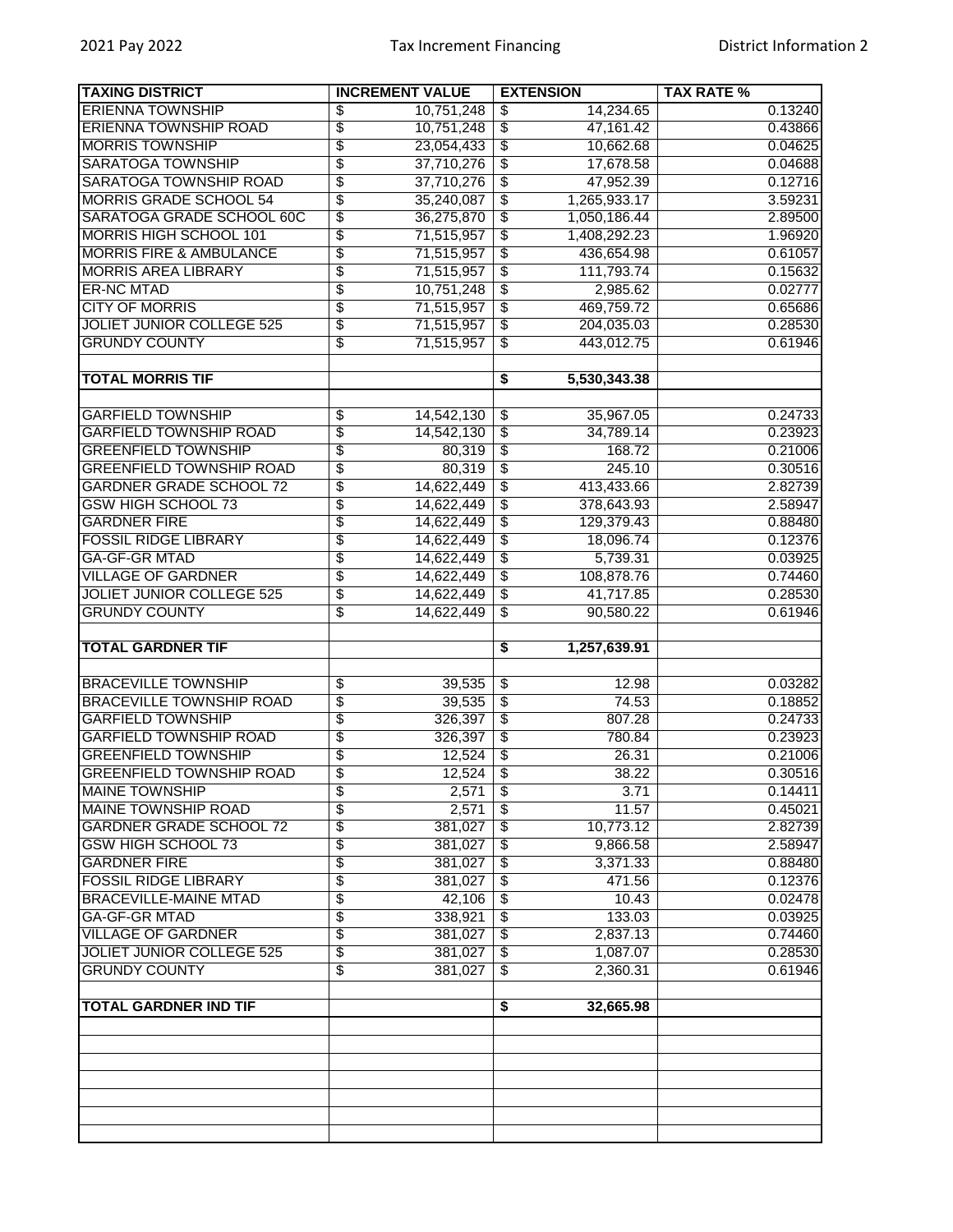| <b>TAXING DISTRICT</b>             | <b>INCREMENT VALUE</b>        | <b>EXTENSION</b>                                     | <b>TAX RATE %</b> |
|------------------------------------|-------------------------------|------------------------------------------------------|-------------------|
| <b>BRACEVILLE TOWNSHIP</b>         | \$<br>12,747,872              | 4,183.85<br>\$                                       | 0.03282           |
| <b>BRACEVILLE TOWNSHIP ROAD</b>    | $\overline{\$}$<br>12,747,872 | $\overline{\$}$<br>24,032.29                         | 0.18852           |
| <b>FELIX TOWNSHIP</b>              | \$<br>1,301,555               | $\overline{\$}$<br>1,184.15                          | 0.09098           |
| <b>FELIX TOWNSHIP ROAD</b>         | \$<br>1,301,555               | $\overline{\mathcal{E}}$<br>4,306.06                 | 0.33084           |
| <b>COAL CITY UNIT 1</b>            | \$<br>14,049,427              | $\overline{\$}$<br>467,792.53                        | 3.32962           |
| <b>COAL CITY FIRE</b>              | \$<br>14,049,427              | $\overline{\$}$<br>74,230.15                         | 0.52835           |
| <b>COAL CITY LIBRARY</b>           | \$<br>14,049,427              | $\overline{\mathcal{E}}$<br>23,279.90                | 0.16570           |
| <b>BR-ME MTAD</b>                  | \$<br>12,747,872              | $\overline{\$}$<br>3,158.92                          | 0.02478           |
| <b>VILLAGE OF COAL CITY</b>        | \$<br>14,049,427              | $\overline{\$}$<br>292,183.12                        | 2.07968           |
| <b>JOLIET JUNIOR COLLEGE 525</b>   | $\overline{\$}$<br>14,049,427 | $\overline{\$}$<br>40,083.02                         | 0.28530           |
| <b>GRUNDY COUNTY</b>               | \$<br>14,049,427              | 87,030.58<br>\$                                      | 0.61946           |
|                                    |                               |                                                      |                   |
| <b>TOTAL COAL CITY TIF</b>         |                               | 1,021,464.58<br>$\overline{\boldsymbol{\mathsf{s}}}$ |                   |
|                                    |                               |                                                      |                   |
| <b>TAXING DISTRICT</b>             | <b>INCREMENT VALUE</b>        | <b>EXTENSION</b>                                     | <b>TAX RATE %</b> |
| <b>MAZON TOWNSHIP</b>              | 2,711,338<br>\$               | 4,135.06<br>ऊ                                        | 0.15251           |
| <b>MAZON TOWNSHIP ROAD</b>         | \$<br>2,711,338               | $\overline{\$}$<br>9,127.99                          | 0.33666           |
| <b>MAZON FIRE</b>                  | \$<br>2,711,338               | $\overline{\mathcal{E}}$<br>8,451.24                 | 0.31170           |
| HI MN VI MTAD                      | \$<br>2,711,338               | $\overline{\mathcal{E}}$<br>780.59                   | 0.02879           |
| <b>MVK GRADE 2C</b>                | $\overline{\$}$<br>2,711,338  | $\overline{\$}$<br>103,814.42                        | 3.82890           |
| <b>SENECA HIGH 160</b>             | $\overline{\$}$<br>2,711,338  | $\overline{\mathcal{L}}$<br>47,404.49                | 1.74838           |
| <b>VILLAGE OF MAZON</b>            | \$<br>2,711,338               | $\overline{\mathcal{S}}$<br>36,329.22                | 1.33990           |
| <b>JOLIET JUNIOR COLLEGE 525</b>   | \$<br>2,711,338               | $\overline{\mathfrak{s}}$<br>7,735.45                | 0.28530           |
| <b>GRUNDY COUNTY</b>               | $\overline{\$}$<br>2,711,338  | 16,795.65<br>$\overline{\$}$                         | 0.61946           |
| <b>MVK RESCUE SQUAD</b>            | \$<br>2,711,338               | \$<br>15,048.20                                      | 0.55501           |
|                                    |                               |                                                      |                   |
| <b>TOTAL MAZON TIF</b>             |                               | 249,622.32<br>\$                                     |                   |
|                                    |                               |                                                      |                   |
| <b>TAXING DISTRICT</b>             | <b>INCREMENT VALUE</b>        | <b>EXTENSION</b>                                     | <b>TAX RATE %</b> |
| <b>MORRIS TOWNSHIP</b>             | \$<br>366,399                 | 169.46<br>\$                                         | 0.04625           |
| <b>SARATOGA TOWNSHIP</b>           | $\overline{\$}$<br>5,131      | $\overline{\$}$<br>2.41                              | 0.04688           |
| <b>SARATOGA TOWNSHIP ROAD</b>      | $\overline{\$}$<br>5,131      | $\overline{\$}$<br>6.52                              | 0.12716           |
| <b>MORRIS FIRE &amp; AMBULANCE</b> | \$<br>371,530                 | $\overline{\mathcal{E}}$<br>2,268.45                 | 0.61057           |
| <b>MORRIS LIBRARY</b>              | \$<br>371,530                 | $\overline{\mathfrak{s}}$<br>580.78                  | 0.15632           |
| <b>MORRIS GRADE 54</b>             | $\overline{\$}$<br>366,399    | $\overline{\mathcal{S}}$<br>13,162.19                | 3.59231           |
| <b>SARATOGA GRADE 60C</b>          | \$<br>5,131                   | $\overline{\boldsymbol{\theta}}$<br>148.54           | 2.89500           |
| <b>MORRIS HIGH 101</b>             | $\overline{\$}$<br>371,530    | $\overline{\$}$<br>7,316.17                          | 1.96920           |
| <b>CITY OF MORRIS</b>              | $\overline{\$}$<br>371,530    | $\overline{\mathcal{S}}$<br>2,440.43                 | 0.65686           |
| <b>JOLIET JUNIOR COLLEGE 525</b>   | $\overline{\$}$<br>371,530    | $\overline{\mathbf{3}}$<br>1,059.98                  | 0.28530           |
| <b>GRUNDY COUNTY</b>               | \$<br>371,530                 | $\overline{\mathcal{S}}$<br>2,301.48                 | 0.61946           |
|                                    |                               |                                                      |                   |
| <b>TOTAL MORRIS MARINA TIF</b>     |                               | 29,456.40<br>$\overline{\$}$                         |                   |
|                                    |                               |                                                      |                   |
|                                    |                               |                                                      |                   |
|                                    |                               |                                                      |                   |
|                                    |                               |                                                      |                   |
|                                    |                               |                                                      |                   |
|                                    |                               |                                                      |                   |
|                                    |                               |                                                      |                   |
|                                    |                               |                                                      |                   |
|                                    |                               |                                                      |                   |
|                                    |                               |                                                      |                   |
|                                    |                               |                                                      |                   |
|                                    |                               |                                                      |                   |
|                                    |                               |                                                      |                   |
|                                    |                               |                                                      |                   |
|                                    |                               |                                                      |                   |
|                                    |                               |                                                      |                   |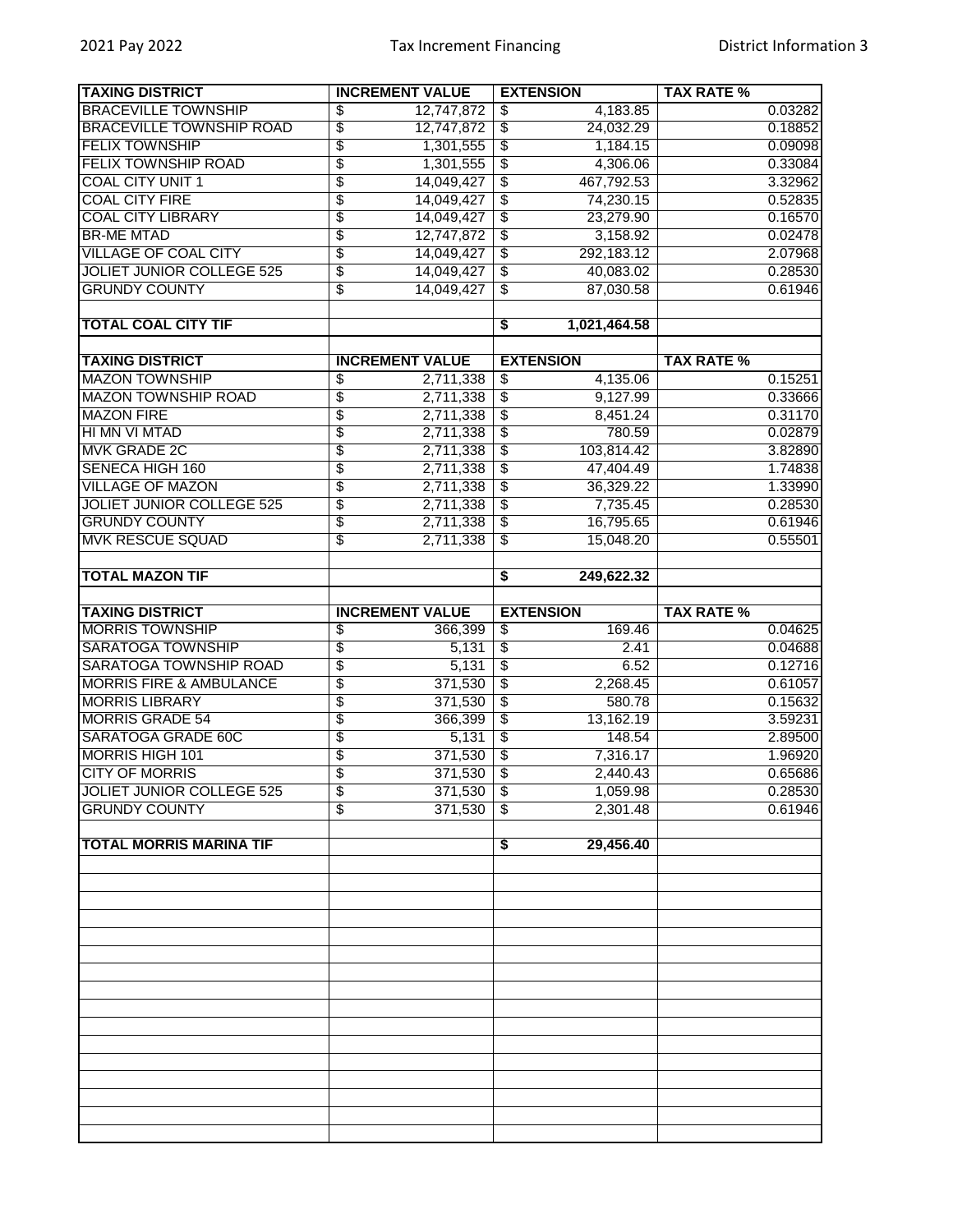| <b>TAXING DISTRICT</b>             | <b>INCREMENT VALUE</b>       | <b>EXTENSION</b>                             | <b>TAX RATE %</b> |
|------------------------------------|------------------------------|----------------------------------------------|-------------------|
| <b>AUX SABLE TOWNSHIP</b>          | \$                           | \$                                           | 0.02310           |
| <b>AUX SABLE TOWNSHIP ROAD</b>     | \$                           | $\overline{\$}$                              | 0.06121           |
| <b>GOOSE LAKE TOWNSHIP</b>         | \$<br>569,529                | $\overline{\$}$<br>96.19                     | 0.01689           |
| <b>GOOSE LAKE TOWNSHIP ROAD</b>    | \$<br>569,529                | $\overline{\mathcal{E}}$<br>667.26           | 0.11716           |
| <b>WAUPONSEE TOWNSHIP</b>          | \$<br>36,069                 | $\overline{\mathfrak{s}}$<br>30.53           | 0.08463           |
| <b>WAUPONSEE TOWNSHIP ROAD</b>     | \$<br>36,069                 | \$<br>230.10                                 | 0.63794           |
| <b>COAL CITY UNIT 1</b>            | 15,532                       | 517.16<br>$\overline{\mathbf{e}}$            | 3.32962           |
|                                    | \$                           |                                              |                   |
| <b>MORRIS GRADE 54</b>             | \$<br>590,066                | $\overline{\$}$<br>21,197.00                 | 3.59231           |
| <b>SARATOGA GRADE 60C</b>          | \$                           | $\overline{\$}$                              | 2.89500           |
| <b>MINOOKA GRADE 201</b>           | \$                           | $\overline{\$}$                              | 3.19923           |
| <b>MORRIS HIGH 101</b>             | \$<br>590,066                | $\sqrt[6]{3}$<br>11,619.58                   | 1.96920           |
| <b>COAL CITY FIRE</b>              | \$<br>15,532                 | $\overline{\mathfrak{s}}$<br>82.06           | 0.52835           |
| <b>MINOOKA FIRE</b>                | \$                           | $\overline{\$}$                              | 0.80999           |
| <b>MORRIS FIRE &amp; AMBUL</b>     | \$<br>590,066                | $\overline{\$}$<br>3,602.77                  | 0.61057           |
| <b>COAL CITY LIBRARY</b>           | \$<br>14,215                 | $\overline{\mathcal{E}}$<br>23.55            | 0.16570           |
| <b>MORRIS AREA LIBRARY</b>         | \$<br>591,383                | $\overline{\mathfrak{s}}$<br>924.45          | 0.15632           |
| <b>THREE RIVERS LIBRARY</b>        | \$                           | $\overline{\$}$                              | 0.11059           |
| <b>NO-WA MTAD</b>                  | \$<br>36,069                 | $\sqrt[6]{3}$<br>17.70                       | 0.04908           |
| <b>JOLIET JUNIOR COLLEGE 525</b>   | 605,598                      |                                              |                   |
|                                    | \$                           | 1,727.77<br>$\overline{\$}$                  | 0.28530           |
| <b>GRUNDY COUNTY</b>               | \$<br>605,598                | $\overline{\$}$<br>3,751.44                  | 0.61946           |
|                                    |                              |                                              |                   |
| <b>TOTAL GRUNDY EDPA #2</b>        |                              | \$<br>44,487.56                              |                   |
|                                    |                              |                                              |                   |
| <b>TAXING DISTRICT</b>             | <b>INCREMENT VALUE</b>       | <b>EXTENSION</b>                             | <b>TAX RATE %</b> |
| <b>AUX SABLE TOWNSHIP</b>          | \$<br>51,499,825             | 11,896.46<br>\$                              | 0.02310           |
| <b>AUX SABLE TOWNSHIP ROAD</b>     | \$<br>51,499,825             | 31,523.04<br>$\overline{\mathbf{3}}$         | 0.06121           |
| <b>GOOSE LAKE TOWNSHIP</b>         | \$<br>1,345,094              | $\overline{\$}$<br>227.19                    | 0.01689           |
| <b>GOOSE LAKE TOWNSHIP ROAD</b>    | \$<br>1,345,094              | $\overline{\$}$<br>1,575.91                  | 0.11716           |
| <b>MORRIS TOWNSHIP</b>             | \$<br>103,747                | $\boldsymbol{\mathsf{S}}$<br>47.98           | 0.04625           |
| <b>SARATOGA TOWNSHIP</b>           | \$<br>2,181,504              | $\overline{\mathfrak{s}}$<br>1,022.69        | 0.04688           |
| <b>SARATOGA TOWNSHIP ROAD</b>      |                              |                                              | 0.12716           |
|                                    | \$<br>2,181,504              | $\overline{\$}$<br>2,774.00                  |                   |
| <b>MORRIS GRADE SCHOOL 54</b>      | \$<br>110,538                | $\overline{\boldsymbol{\theta}}$<br>3,970.87 | 3.59231           |
| SARATOGA GRADE SCHOOL 60C          | \$<br>3,201,651              | $\overline{\$}$<br>92,687.80                 | 2.89500           |
| <b>MINOOKA GRADE SCHOOL 201</b>    | \$<br>50,472,887             | $\overline{\$}$<br>1,614,743.74              | 3.19923           |
| <b>MORRIS HIGH SCHOOL 101</b>      | \$<br>3,199,755              | $\overline{\mathcal{E}}$<br>63,009.58        | 1.96920           |
| MINOOKA HIGH SCHOOL 111            | \$<br>50,585,321             | $\sqrt[6]{\frac{2}{5}}$<br>1,185,896.97      | 2.34435           |
| <b>COAL CITY UNIT SCHOOL 1</b>     | \$<br>1,345,094              | $\overline{\mathfrak{s}}$<br>44,786.52       | 3.32962           |
| <b>COAL CITY FIRE</b>              | \$<br>1,345,094              | \$<br>7,106.80                               | 0.52835           |
| <b>MINOOKA FIRE</b>                | \$<br>50,547,850             | \$<br>409,432.53                             | 0.80999           |
| <b>MORRIS FIRE &amp; AMBULANCE</b> | \$<br>3,237,226              | \$<br>19,765.53                              | 0.61057           |
| <b>COAL CITY LIBRARY</b>           | \$<br>1,345,094              | \$<br>2,228.82                               | 0.16570           |
| <b>MORRIS LIBRARY</b>              | \$<br>2,285,251              | $\overline{\$}$<br>3,572.30                  | 0.15632           |
| <b>THREE RIVERS LIBRARY</b>        | \$<br>51,489,714             | 56,942.47<br>\$                              | 0.11059           |
| <b>CHANNAHON PARK DISTRICT</b>     | 2,717,574                    | 9,298.18                                     | 0.34215           |
|                                    | \$                           | \$                                           |                   |
| <b>VILLAGE OF CHANNAHON</b>        | $\overline{\$}$<br>2,747,581 | 17,919.72<br>\$                              | 0.65220           |
| <b>VILLAGE OF MINOOKA</b>          | \$<br>49,267,315             | $\overline{\$}$<br>341,259.91                | 0.69267           |
| <b>CITY OF MORRIS</b>              | \$<br>257,786                | \$<br>1,693.29                               | 0.65686           |
| <b>JOLIET JUNIOR COLLEGE 525</b>   | \$<br>55,130,170             | 157,286.38<br>$\overline{\mathcal{S}}$       | 0.28530           |
| <b>GRUNDY COUNTY</b>               | \$<br>55,130,170             | $\overline{\$}$<br>341,509.35                | 0.61946           |
|                                    |                              |                                              |                   |
| <b>TOTAL GRUNDY EDPA #1</b>        |                              | 4,422,178.05<br>\$                           |                   |
|                                    |                              |                                              |                   |
|                                    |                              |                                              |                   |
|                                    |                              |                                              |                   |
|                                    |                              |                                              |                   |
|                                    |                              |                                              |                   |
|                                    |                              |                                              |                   |
|                                    |                              |                                              |                   |
|                                    |                              |                                              |                   |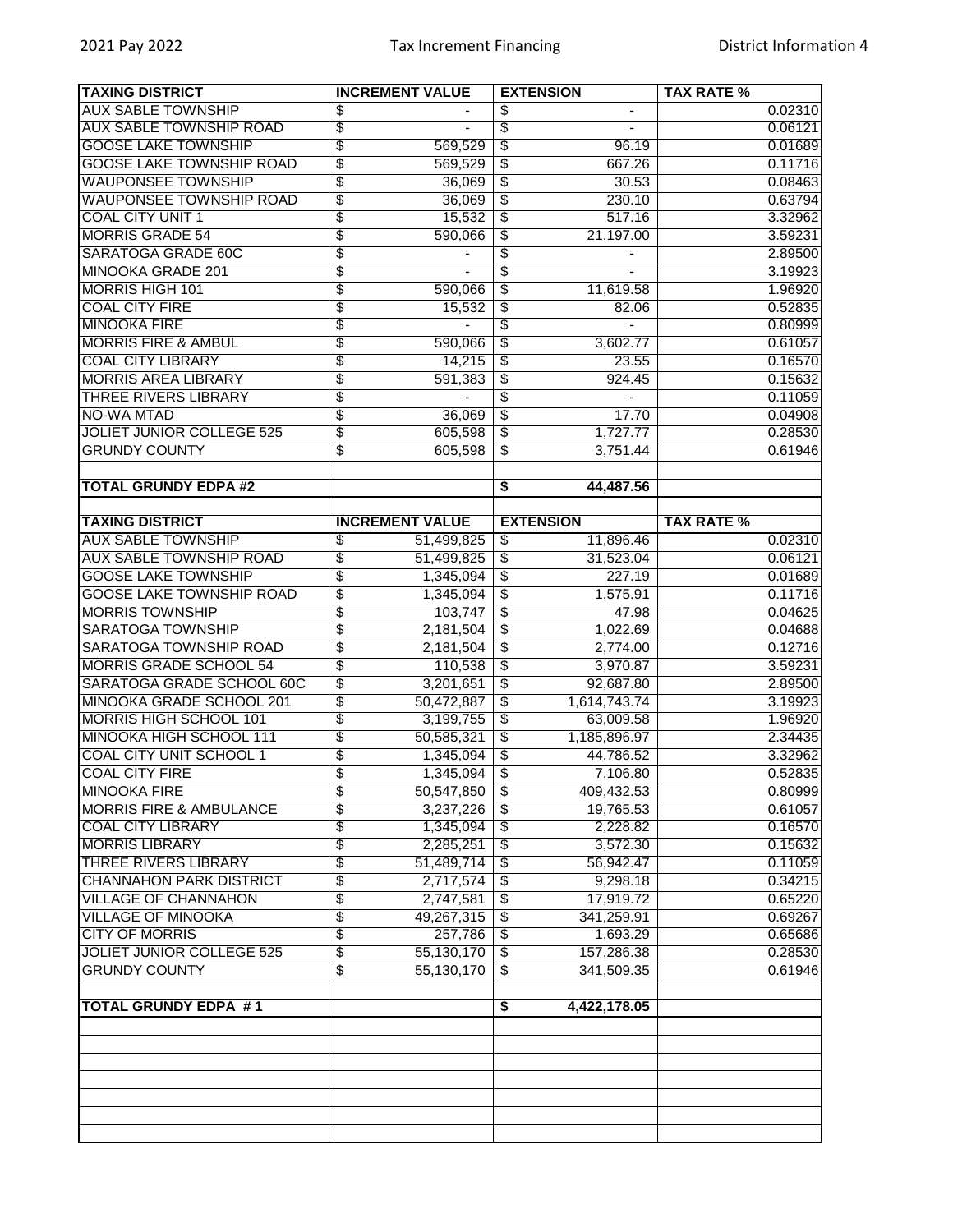| <b>TAXING DISTRICT</b>                              | <b>INCREMENT VALUE</b>                | <b>EXTENSION</b>                    | <b>TAX RATE %</b> |
|-----------------------------------------------------|---------------------------------------|-------------------------------------|-------------------|
| <b>FELIX TOWNSHIP</b>                               | \$<br>1,301,555                       | $\overline{\mathbf{e}}$<br>1,184.15 | 0.09098           |
| FELIX TOWNSHIP ROAD                                 | $\overline{\$}$<br>1,301,555          | \$<br>4,306.06                      | 0.33084           |
| <b>GOODFARM TOWNSHIP</b>                            | \$<br>1,570,944                       | \$<br>3,477.44                      | 0.22136           |
| <b>GOODFARM TWP ROAD</b>                            | \$<br>1,570,944                       | 3,870.96<br>\$                      | 0.24641           |
| <b>MAINE TOWNSHIP</b>                               | \$<br>2,571                           | 3.71<br>\$                          | 0.14411           |
| <b>MAINE TWP ROAD</b>                               | \$<br>2,571                           | \$<br>11.57                         | 0.45021           |
| <b>MAZON TOWNSHIP</b>                               | \$<br>2,711,338                       | \$<br>4,135.06                      | 0.15251           |
| <b>MAZON TWP ROAD</b>                               | \$<br>2,711,338                       | 9,127.99<br>\$                      | 0.33666           |
| <b>WAUPONSEE TOWNSHIP</b>                           | \$<br>36,069                          | 30.53<br>\$                         | 0.08463           |
| <b>WAUPONSEE TOWNSHIP ROAD</b>                      | \$<br>36,069                          | 230.10<br>\$                        | 0.63794           |
| MVK GRADE 2C                                        | \$<br>2,711,338                       | 103,814.42<br>\$                    | 3.82890           |
| SENECA GRADE SCHOOL 170                             | \$<br>2,211,405                       | \$<br>30,136.14                     | 1.36276           |
| DWIGHT GRADE SCHOOL 232                             | $\overline{\$}$<br>1,570,944          | \$<br>47,386.43                     | 3.01643           |
| <b>DWIGHT TWP HIGH 230</b>                          | \$<br>1,570,944                       | \$<br>37,090.30                     | 2.36102           |
| <b>DWIGHT FIRE</b>                                  | \$<br>1,570,944                       | \$<br>8,411.31                      | 0.53543           |
| <b>MAZON FIRE</b>                                   | \$<br>2,711,338                       | 8,451.24<br>\$                      | 0.31170           |
| <b>MVK RESCUE SQUAD</b>                             | $\overline{\$}$<br>2,711,338          | \$<br>15,048.20                     | 0.55501           |
| PRAIRIE CREEK LIBRARY                               | \$<br>1,570,944                       | \$<br>2,116.69                      | 0.13474           |
| <b>SENECA LIBRARY</b>                               | \$<br>2,211,405                       | \$<br>2,746.79                      | 0.12421           |
| HI MN VI MTAD                                       | $\overline{\$}$<br>2,711,338          | \$<br>780.59                        | 0.02879           |
| NO WA MTAD                                          | \$<br>36,069                          | \$<br>17.70                         | 0.04908           |
| <b>CITY OF BRAIDWOOD</b>                            | \$<br>33,164                          | \$<br>430.36                        | 1.29767           |
| <b>VILLAGE OF COAL CITY</b>                         | \$<br>14,049,427                      | 292,183.12<br>\$                    | 2.07968           |
| <b>VILLAGE OF DWIGHT</b>                            | $\overline{\$}$<br>1,570,944          | 18,820.22<br>\$                     | 1.19802           |
| <b>VILLAGE OF MAZON</b>                             | $\overline{\mathcal{L}}$<br>2,711,338 | 36,329.22                           | 1.33990           |
| VILLAGE OF MINOOKA                                  | \$<br>49,267,315                      | \$<br>341,259.91                    | 0.69267           |
|                                                     |                                       | \$                                  |                   |
| <b>VILLAGE OF SENECA</b><br>IL VALLEY COMM COLL 513 | $\overline{\$}$<br>2,211,405          | \$<br>41,480.43                     | 1.87575           |
| <b>Districts occuring 1 time</b>                    | $\overline{\mathcal{L}}$<br>2,211,405 | 8,080.70<br>\$                      | 0.36541           |
|                                                     |                                       | 1,020,961.35<br>\$                  |                   |
|                                                     |                                       |                                     |                   |
|                                                     |                                       |                                     |                   |
|                                                     |                                       |                                     |                   |
|                                                     |                                       |                                     |                   |
|                                                     |                                       |                                     |                   |
|                                                     |                                       |                                     |                   |
|                                                     |                                       |                                     |                   |
|                                                     |                                       |                                     |                   |
|                                                     |                                       |                                     |                   |
|                                                     |                                       |                                     |                   |
|                                                     |                                       |                                     |                   |
|                                                     |                                       |                                     |                   |
|                                                     |                                       |                                     |                   |
|                                                     |                                       |                                     |                   |
|                                                     |                                       |                                     |                   |
|                                                     |                                       |                                     |                   |
|                                                     |                                       |                                     |                   |
|                                                     |                                       |                                     |                   |
|                                                     |                                       |                                     |                   |
|                                                     |                                       |                                     |                   |
|                                                     |                                       |                                     |                   |
|                                                     |                                       |                                     |                   |
|                                                     |                                       |                                     |                   |
|                                                     |                                       |                                     |                   |
|                                                     |                                       |                                     |                   |
|                                                     |                                       |                                     |                   |
|                                                     |                                       |                                     |                   |
|                                                     |                                       |                                     |                   |
|                                                     |                                       |                                     |                   |
|                                                     |                                       |                                     |                   |